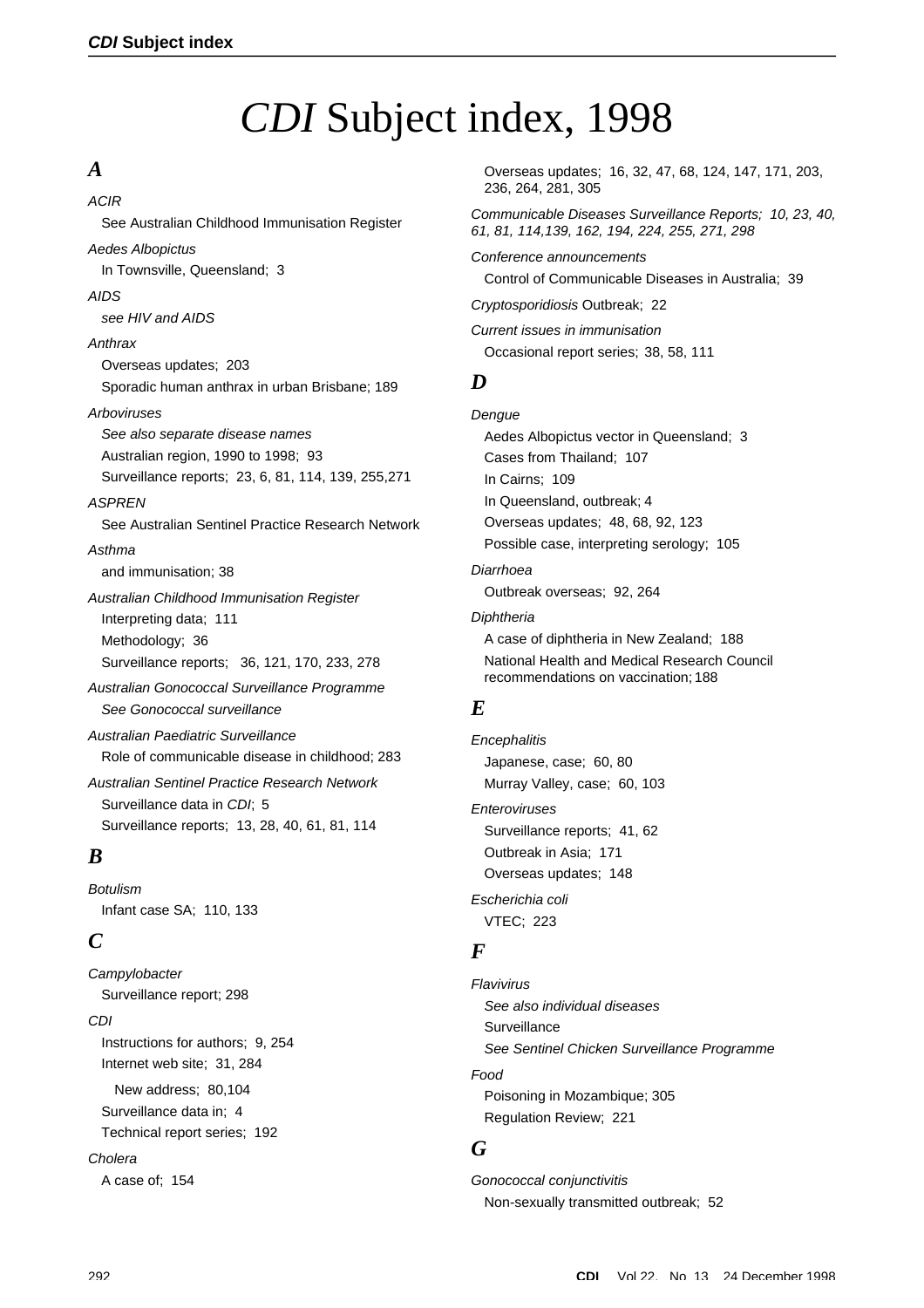Outbreak; 39

#### *Gonococcus*

Annual Report 1997 - surveillance; 212 Resistance isolated in WHO Western Pacific Region; 288 Surveillance data in *CDI*; 8 Surveillance reports; 2, 84, 230, 276 What is it telling us; 216

# *H*

*Haemolytic uraemic syndrome* Cases in South Australia; 80 Surveillance reports; 255

*Haemorrhagic fever*

Crimean-Congo update; 124

#### *HIV and AIDS*

Changes in reporting in Australia; 161 Surveillance data in *CDI*; 5 Surveillance reports; 46, 63, 83, 121,147, 169, 199, 231, 261, 278, 303

*Hepatitis A* In STD data, letter; 113 Surveillance reports; 23, 114, 13, 255

#### *I*

*Immunisation* Administration of measles-mumps-rubella vaccine with other childhood schedule vaccinations; 159 and asthma; 38 Influenza, NHMRC recommendations; 75 Measles control; 33, 136, 156, 157 Measles vaccine, possible adverse effects;58 Measuring childhood coverage; *See Australian Childhood Immunisation Register*

Moving the second dose of measles-mumps-rubella vaccine to school entry: implications for control of rubella; 157

Occasional report series;

See Current issues in immunisation Preterm infants; 218

#### *Infection control*

Revision of guidelines; 222

#### *Influenza*

Hong Kong, A (H5N1) outbreak; 16, 32, 68 Overseas update; 47

National surveillance

1997 Report; 69

Surveillance data in *CDI*; 8

Surveillance reports; 83, 120, 145, 168, 199, 229, 260 Vaccination,

NHMRC recommendations; 75,

Australian recommendations for 1999 season; 269 *Internet web site*

*CDI,* Communicable Diseases Australia; 31

*CDI,* Communicable Diseases Australia, new address; 80, 104

Medical entomology; 22

#### *J*

*Japanese encephalitis see encephalitis*

## *K*

*Kokobera* Possible case, interpreting serology; 105

*Kunjin virus* Activity, *see Sentinel Chicken Surveillance Programme*

#### *L*

# *LabVISE*

*See Virology and Serology Laboratory Reporting Scheme*

#### *Legionellosis*

Disease outbreak; 155 Legionellosis and recent travel to Bali; 189 Overseas updates; 204 Surveillance reports; 162

*Lyssavirus*

Prophylaxis in Western Australia; 149 Recommendations for pre- and post-exposure vaccination; 153 Expert Group; 153

## *M*

*Malaria* Acquired in Torres Strait; 1 Australian Register for 1992 and 1993; 237 Overseas update; 124 Trends in Australia 1991-1997; 247

### *Measles*

Control campaign updates; 136, 156, 193, 220, 253, 270 Control in Australia, workshop report; 33 Victoria 1992 to 1996; 17

#### *Melioidosis*

North Queensland, outbreak; 39

#### *Meningococcal Disease*

Annual Report 1997, surveillance;205 In Australia: 1997 and beyond; 134 Guidelines for prophylaxis; 270 Overseas updates; 32, 92, 203 Surveillance reports; 41, 139, 162, 194, 224, 255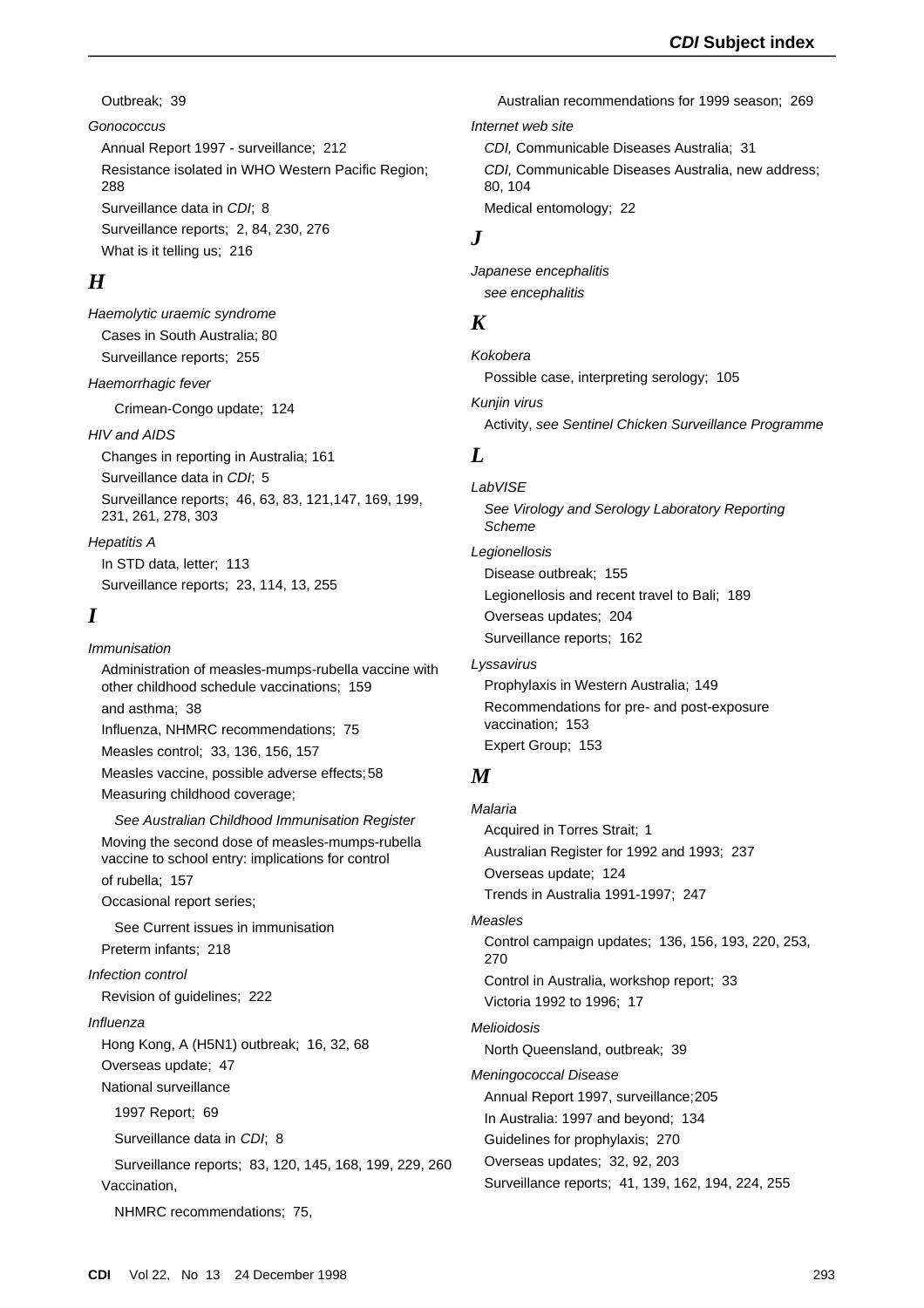### *CDI* **Subject index**

*Murray Valley Encephalitis See Encephalitis* Activity, *see Sentinel Chicken Surveillance Programme Mycoplasma pneumoniae* Surveillance reports; 115

# *N*

*National Influenza Surveillance See Influenza National Notifiable Diseases Surveillance System* Surveillance data in *CDI;* 4 Surveillance reports; 10, 23, 40, 61, 81, 114 *Newcastle disease* Outbreak in commercial poultry flocks; 222 *NNDSS See National Notifiable Diseases Surveillance System Notifiable diseases See National Notifiable Diseases Surveillance System*

# *P*

*Parvovirus* Surveillance reports; 24, 115

*Pertussis* South Australia 1883 to 1996; 76 Pertussis vaccines: past, present and future in Australia; 125 Pertussis: the way it was; 133

*Plasmodium vivax* Malaria acquired in the Torres Strait; 1 *Pneumococcal disease*

Seroepidemiology in Queensland 1990-1997; 265

*Pneumonia outbreak overseas; 281*

*Polio* Global eradication; 221

# *Q*

*Q Fever* Outbreak report; 222

# *R*

*Rabies* Prophylaxis in Western Australia; 149 Recommendations for pre- and post-exposure vaccination; 153 Expert Group; 153 Human rabies in Russia; 154 *Respiratory viruses*

Surveillance reports; 41, 62, 82, 139, 162, 271, 298

*Rift Valley fever* Overseas updates; 16, 32, 281 *Ross River virus* Infection in Australia, 10 Infection in NW Sydney; 101 Surveillance reports; 298 *Rotavirus* Surveillance reports; 115, 139 *Rubella* Implications for control of;157

# *S*

*Salmonellosis* Outbreak report; 155 Surveillance reports; 23,139

*Sentinel Chicken Surveillance Programme* Surveillance data in *CDI*; 7 Surveillance reports; 30, 47, 85, 145, 169, 277

*Serious Adverse Events following Vaccination Surveillance Scheme* Surveillance data in *CDI*; 6 Surveillance reports; 85, 146, 234

*Sexually transmissible diseases See also Gonococcal surveillance* Surveillance in Australia; 49

*Shigella at a wake in Adelaide; 297*

*Surveillance*  Data in *CDI*, description of schemes; 4 *See also Communicable Diseases Surveillance*

# *T*

*Tuberculosis* Tuberculosis notifications in Australia, 1996 Tuberculosis in Australia: bacteriologically confirmed cases and drug resistance, 1996; 183 *Typhoid* Vaccine; 193

Overseas updates; 236

# *V*

*Vaccination See also Immunisation* Adverse events See Serious Adverse Events following Vaccination Surveillance Scheme *Vaccine preventable diseases* Surveillance reports; 23, 40, 61, 81, 139, 162, 194, 224, 255, 271, 298 *Vancomycin-Resistant Enterococci (VRE)* A public health context; 248 Emergence and epidemiology of in Australia; 249 *Vectorborne diseases* Surveillance reports; 40